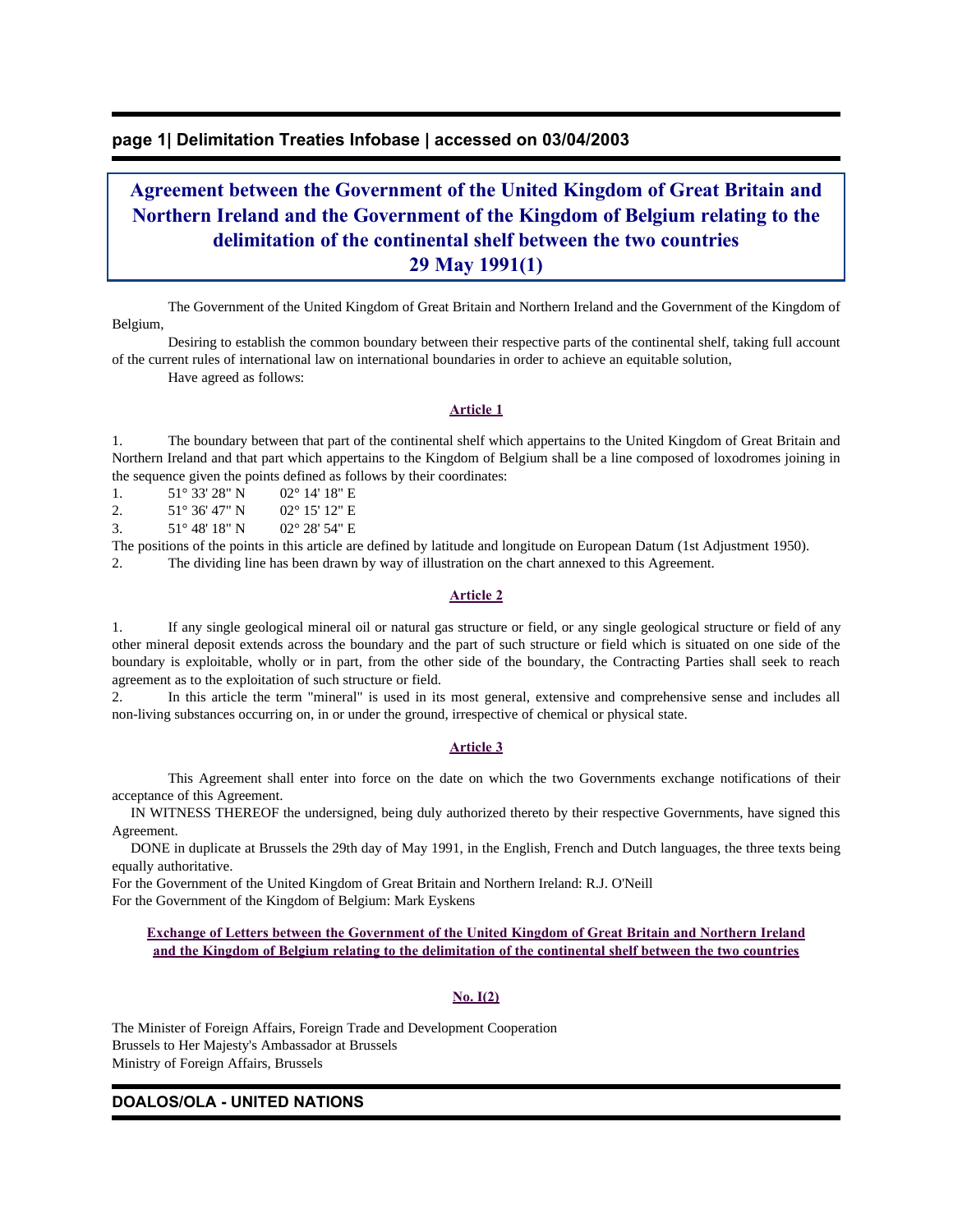### **page 2| Delimitation Treaties Infobase | accessed on 03/04/2003**

29 May 1991

Dear Ambassador,

 On the occasion of the signature today of the Agreement relating to the delimitation of the continental shelf between our two countries, I have the honour to inform you of the following:

"The terminal point of delimitation, in the northeast, of the continental shelf between Belgium and the United Kingdom is, according to the terms of the Agreement signed today, the point of which the coordinates are 51° 48' 18"N 02° 28' 54" E.

The coordinates of this point will be modified, if necessary, once the delimittion of the continental shelf between Belgium and the Netherlands has been effected.

Belgium undertakes that such a modification will not prejudice the acquired rights of the United Kingdom and makes clear that this point will be situated on the line of delimitation of the continental shelf between the United Kingdom and the Netherlands which was laid down in the Agreement of 6 October 1965.(3)

This exchange of letters forms an integral part of the Agreement signed to day."

I avail myself of this opportunity to renew to Your Excellency the assurances of my highest consideration. Mark Eyskens

### **No. 2**

Her Majesty's Ambassador at Brussels to the Minister of Foreign Affairs, Foreign Trade and Development Cooperation, Brussels British Embassy, Brussels 29 May 1991

Your Excellency,

 I have the honour to acknowledge receipt of your letter of today's date, which in transaltion reads as follows: [As translation No. 1]

I have the honour to inform you that my Government has taken note of the contents of your letter.

 I avail myself of this opportunity to renew to Your Excellency the assurances of my highest consideration. R.J. O'Neill